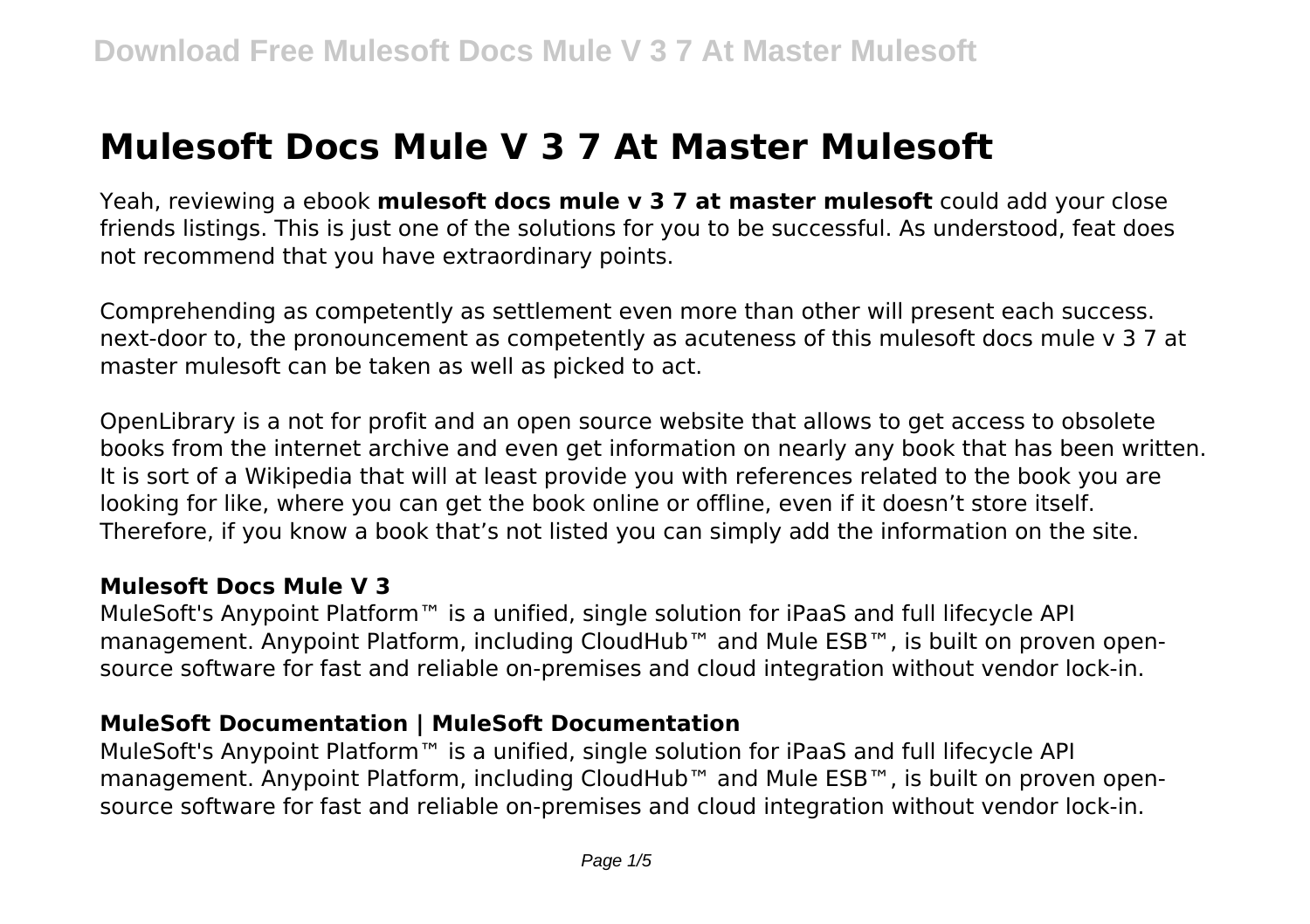# **MongoDB Connector - Mule 3 | MuleSoft Documentation**

MuleSoft's Anypoint Platform™ is a unified, single solution for iPaaS and full lifecycle API management. Anypoint Platform, including CloudHub™ and Mule ESB™, is built on proven opensource software for fast and reliable on-premises and cloud integration without vendor lock-in.

# **Microsoft SharePoint Online Connector - Mule 3 | MuleSoft ...**

MuleSoft also provides the built-in PaaS solution, Runtime Fabric, which runs Mule runtime engines in a "containerized" environment. In addition to using Runtime Manager, you can perform deployments and manage Mule apps with Anypoint CLI 3.x , which includes commands for deployments and a number of Anypoint Platform use cases.

## **Mule Overview | MuleSoft Documentation**

Under API (Enable OAuth Settings), select Enable OAuth Settings.. Enter the Callback URL.. Select the Use digital signatures checkbox.. Click Browse and navigate to the Studio workspace that contains your Mule application.. Select salesforce-cert.crt, and then click Open.. Add the Full access (full) and Perform requests on your behalf at any time (refresh\_token, offline\_access) OAuth scopes to ...

## **Salesforce Connector | MuleSoft Documentation**

If you already have Mule installed, you can follow these steps in Anypoint Studio or Mule Standalone to determine the version number of your Mule runtime. Use Anypoint Studio This procedure assumes that you have launched Studio and that you have opened a new or existing project.

# **Installing and Deploying Mule Runtime | MuleSoft Documentation**

Mule 3 gained the market traction for long and when the version was upgraded to Mule 4, it was based on the former's reputation. And hence, special attention has been given while developing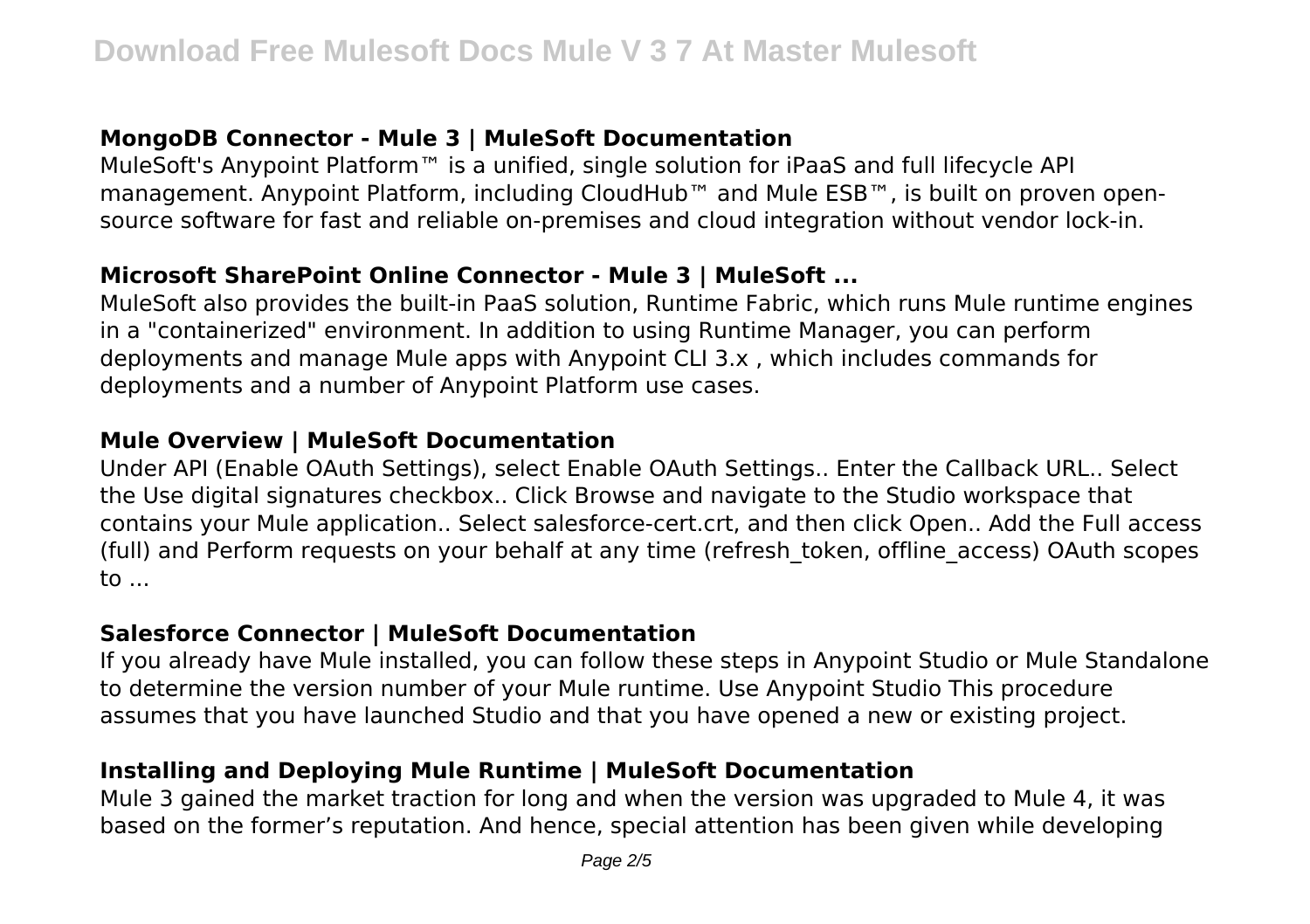Mule 4. It has been designed to boost scalability and support performance optimization and smooth upgrade, but let's understand how. 1.

#### **Mule 3 vs Mule 4: Sneak Peek - Kellton Tech**

Mule 3 to Mule 4 Cheat Sheet To help you move from Mule 3 to Mule 4, we built this index to help you find the Mule 4 equivalent of the most common Mule 3 use cases. IMPORTANT: Keep in mind that this index is only intended to act as a quick entry to the most common migration scenarios.

## **Mule 3 to Mule 4 Cheat Sheet | MuleSoft Documentation**

Up to 50% fewer steps and concepts to learn than Mule 3 If you are currently running Mule 3 applications, read this documentation to get an overview of the Mule 4 capabilities and to learn the differences between Mule 3 and Mule 4, to know when to migrate to Mule 4, and to understand what is required to migrate apps to Mule 4.

## **Mule 4 for Mule 3 Users | MuleSoft Documentation**

Solace JMS Integration with Mule v3.6 5 3 Integrating with Mule Mule support for JMS is explained in detail in the [Mule-JMS]. However, in summary, Mule enables JMS messaging via a Mule Transport Connector Component. The Mule JMS Transport allows messages to be sent or received using a JMS compliant message broker like the Solace Message Router.

## **Solace JMS Integration with Mule V3 - docs.solace.com**

Version 3.3.1 onlyIf you move the endpoint to the beginning of a flow, Mule does not automatically convert the endpoint from outbound to inbound. In such a case, right click the outbound endpoint, then select Convert to an inbound endpointto manually change its exchange pattern. About Request-Response Endpoints.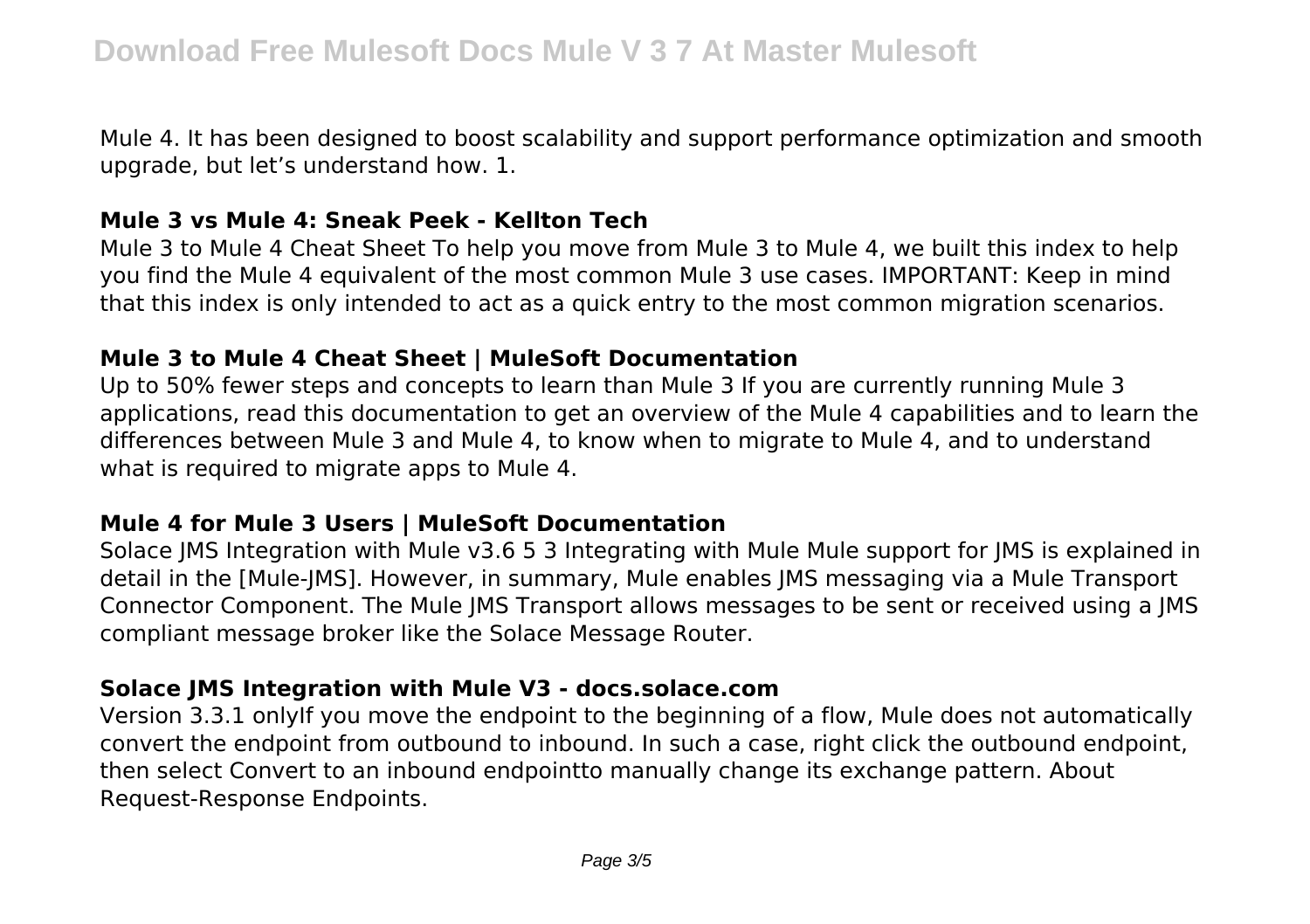# **Studio Endpoints // MuleSoft Documentation**

Search docs Home MuleSoft Documentation Check Published RAML API Specifications Starting Soon About Crowd Release Availability and Changes ... Migrating Mule ESB 2.2 to Mule ESB 3.0 Migrating Mule 2.x CE to EE Migrating Mule 2.1 to 2.2 Migrating Mule 2.0 to 2.1 Migrating Mule 1.x to 2.0 1.4.1 Migration Guide 1.4 Migration Guide ...

#### **Batch Processing | MuleSoft Documentation**

A collection of simple mule components that can be useful to simplify configuration while testing. org.mule.config Providers Mule Xml configuration support and general configuration classes.

#### **Mule ESB 3.7.0 API**

Anypoint Platform Platform overview Design Center Exchange Management Center Mule runtime engine Security Components Analytics API Community Manager API Designer API Manager Connectors Flow Designer Monitoring Studio. Magic Quadrant Leader. Gartner names MuleSoft a Leader for both full life cycle API management and enterprise iPaaS.

#### **Mule Runtime | MuleSoft Documentation**

use setProperty(String, Object, org.mule.api.transport.PropertyScope) or preferrably any of the scope-specific set methods. Set a property on the message. This method will now set a value on the outbound scope only. Parameters: key - the key on which to associate the value value - the property value See Also:

#### **MuleMessage (Mule ESB 3.3.0 API) - MuleSoft Developers**

Utility method to retrieve all the values for a certain parameter. Specified by: getAll in interface HttpParameters Parameters: key - the name of the parameter. Returns: a list with all the values for that parameter name.